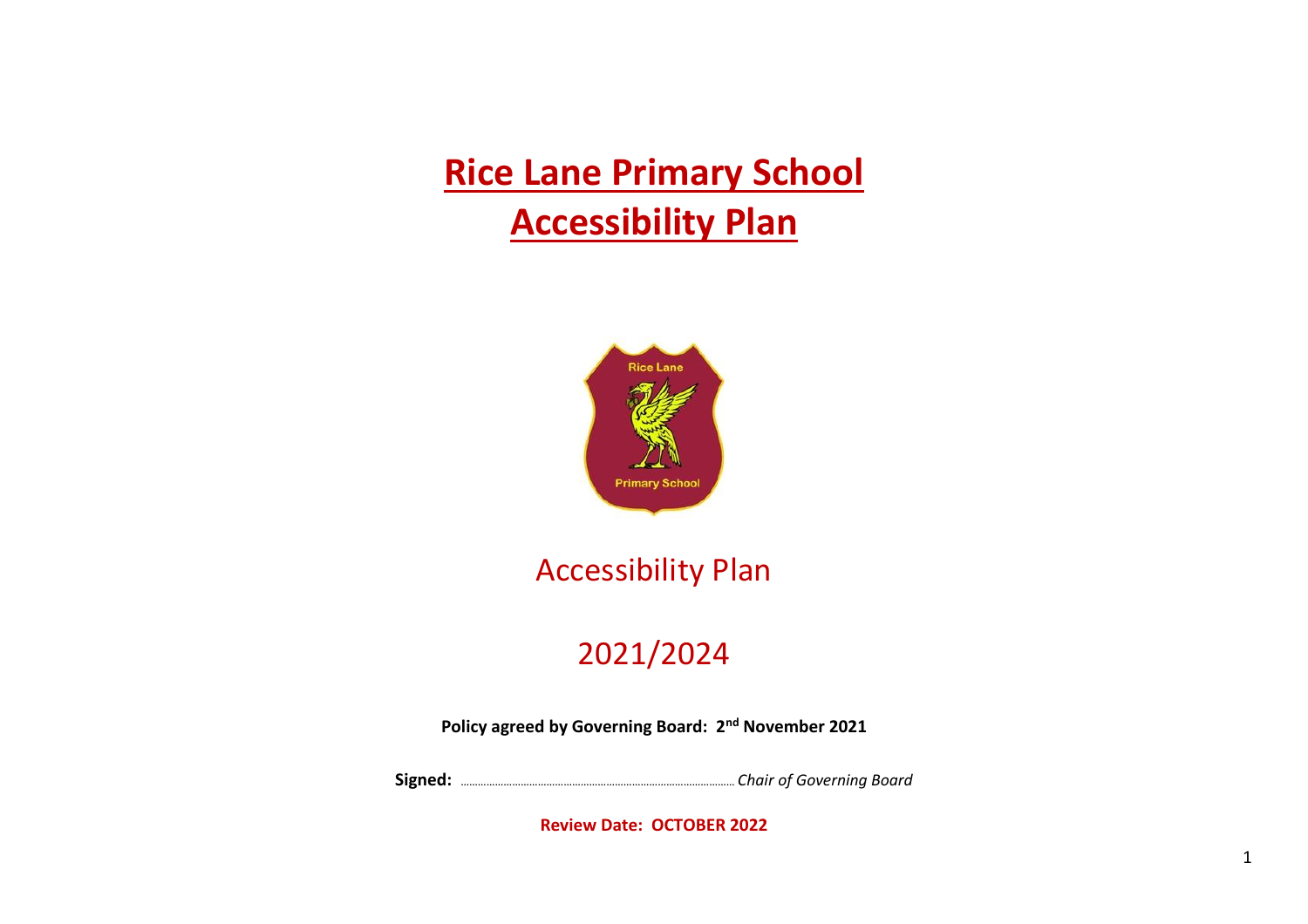## **Definition of disability**

Disability is defined by the Disability Discrimination Act 1995(DDA):

"A person has a disability if he or she has a physical or mental impairment that has a substantial and long-term adverse effect on his or her ability to carry out normal day to day activities".

### **Legislative Context**

This plan is constructed in compliance with:

[Equality Act 2010: Schedule 10, Paragraph 3](http://www.legislation.gov.uk/ukpga/2010/15/schedule/10)

[Disability Discrimination \(prescribed Times and Periods for Accessibility Strategies and Plans for Schools\) \(England\) Regulations, 2005.](http://www.legislation.gov.uk/uksi/2005/3221/made)

and advice provided in Accessible Schools: Summary Guidance June 2002.

### **Our School Mission**

Be Happy together, Believe together, Achieve together

#### **Purpose**

This plan should also be seen in relation to the following school documents: Equality Principles and Objectives SEND Policy SEND Report Supporting pupils in school with medical conditions policy and procedures.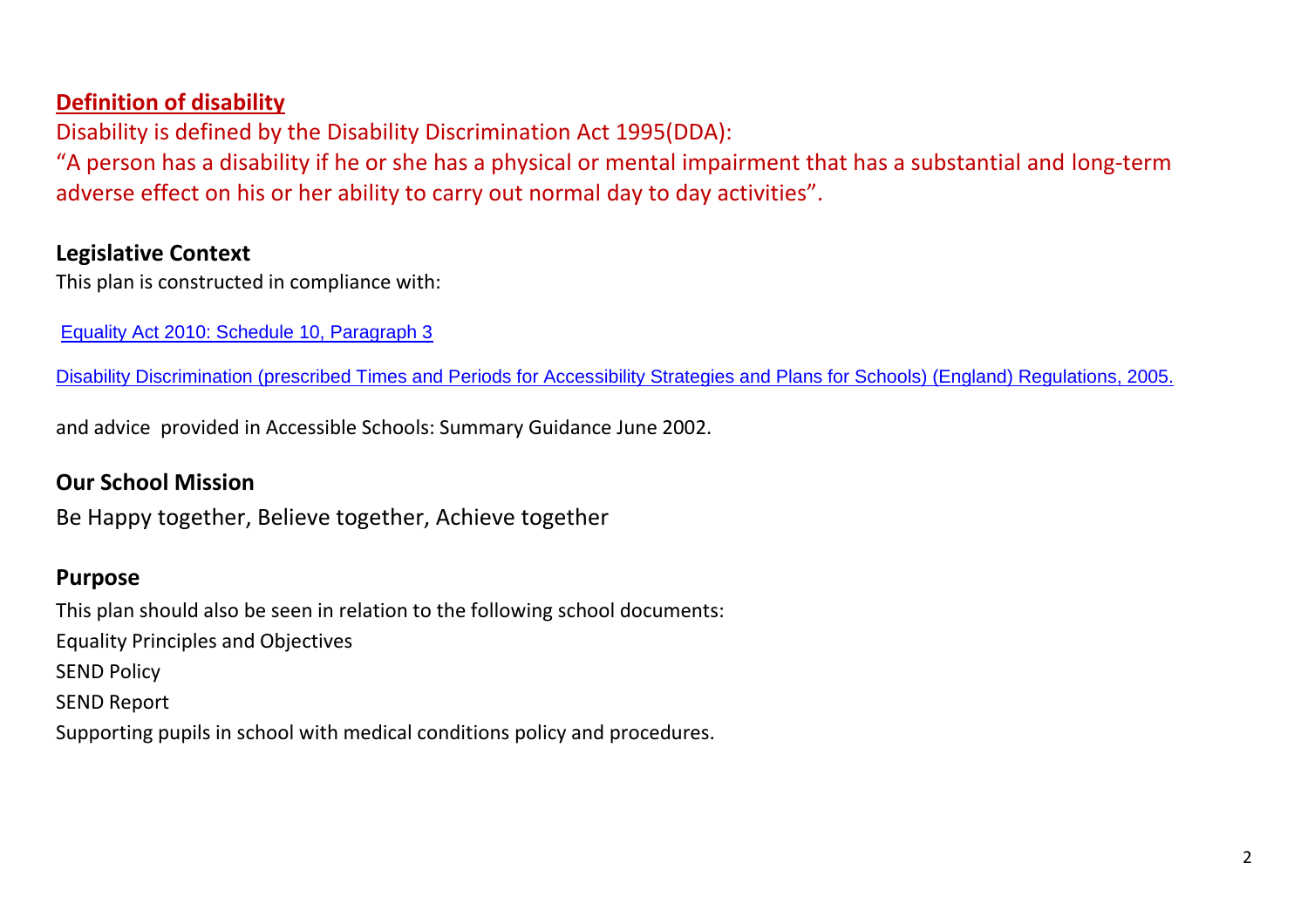The plan covers the following three key areas:

**Access to the curriculum**- increasing the extent to which disabled pupils can access the curriculum.

**Access to the school environment**- improving the physical environment of the school for the purpose of increasing the extent to which disabled pupils can take advantage of education and benefits from the facilities or services provided or offered by the school.

**Access to information-** improving the delivery to disabled pupils of information which is readily available to pupils who are not disabled.

The plan outlines targets covering the period 2021 to 2024.

A series of actions have been proposed to improve access, these have clear success criteria, person(s) responsible, possible resource implications and monitoring and review dates.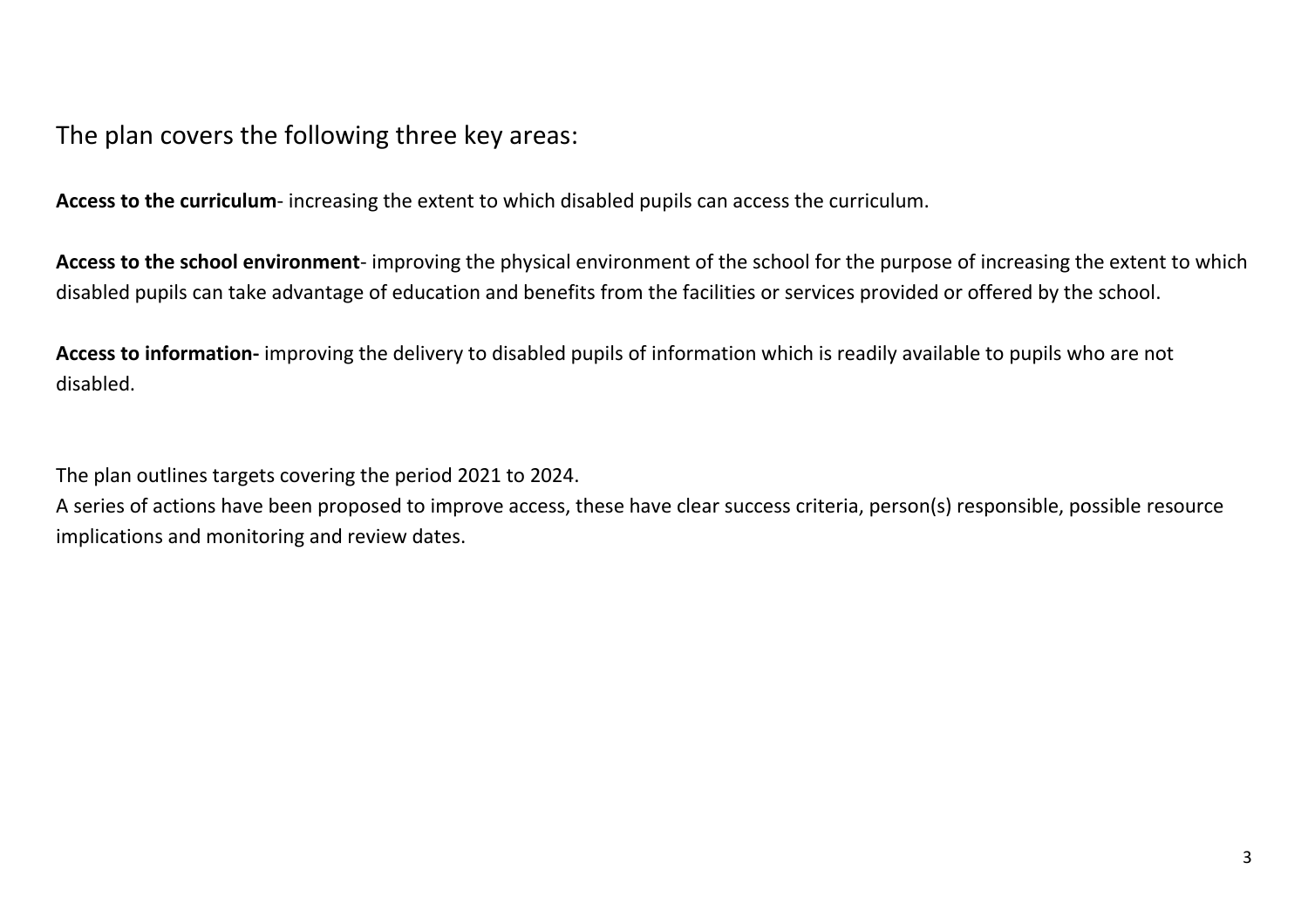| Area 1: Physical Environment               |                                                                                                                                                                              |                                                                                                                                                                                                                                                                                                                          |                                                                                                                                                                                                                                                                    |                                        |                        |  |  |
|--------------------------------------------|------------------------------------------------------------------------------------------------------------------------------------------------------------------------------|--------------------------------------------------------------------------------------------------------------------------------------------------------------------------------------------------------------------------------------------------------------------------------------------------------------------------|--------------------------------------------------------------------------------------------------------------------------------------------------------------------------------------------------------------------------------------------------------------------|----------------------------------------|------------------------|--|--|
| Timescale                                  | Targets                                                                                                                                                                      | Strategies                                                                                                                                                                                                                                                                                                               | <b>Outcomes</b>                                                                                                                                                                                                                                                    | People involved<br>/Responsibility     | Actions and<br>Reviews |  |  |
| Short term<br>Completion -<br>January 2022 | Ensure all people with a disability can be<br>safely evacuated.                                                                                                              | Ensure there is a personal emergency<br>evacuation plan for all pupils with a disability<br>and that Site Manager has a copy.<br>Ensure all staff are aware of their<br>responsibilities in evacuation.<br>If a person uses a wheelchair they must not be<br>in a classroom where the emergency exits are<br>down steps. | All pupils and staff with disabilities are<br>safe in the event of a fire.<br>There is constant supervision for pupils<br>with disabilities who need help in the<br>event of an evacuation.<br>All wheelchair uses can be evacuated<br>quickly, easily and safely. | <b>SENDCO</b><br>Pupil's class teacher |                        |  |  |
| Medium term<br>Completion -<br>August 2023 | Ensure everyone has access to reception<br>area.                                                                                                                             | To ensure that there is nothing preventing<br>wheelchair access.<br>Check the external and internal doors are wide<br>enough for a wheelchair.<br>Provision of appropriate seating.<br>Ensure bell is at an appropriate height for<br>wheelchair users to get the attention of office<br>staff.                          | All visitors feel welcome.<br>Visitors can sit down if waiting for staff.<br>Wheelchair users can access the<br>building with ease.                                                                                                                                | <b>SENDCO</b><br><b>Site Manager</b>   |                        |  |  |
| Long term<br>Completion-<br>August 2024    | The school is aware of the access needs of<br>pupils, staff, governors, parent/carers and<br>visitors with disabilities.<br>parents access needs and meet as<br>appropriate. | To create access plans for individual disabled<br>pupils as part of the Support Plan process<br>(when required).<br>All staff are aware of staff, governors and<br>visitors needs                                                                                                                                        | Support Plans in place for pupils with<br>disabilities and all staff are aware of<br>pupil's needs.<br>All staff and governors feel confident<br>that their needs are met.                                                                                         | SENDCO                                 |                        |  |  |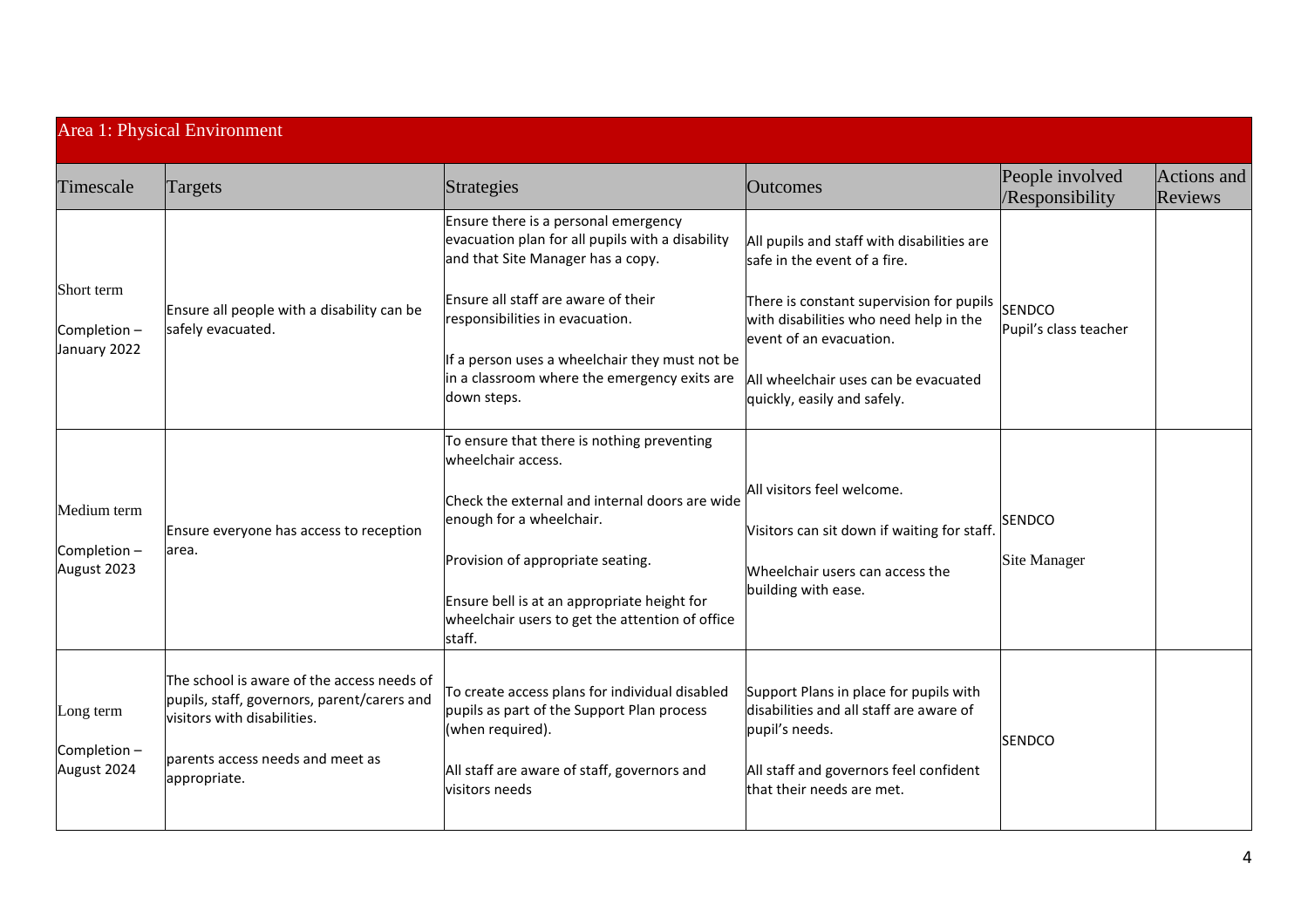| Consider access needs during recruitment<br>process. |  |  |
|------------------------------------------------------|--|--|
|                                                      |  |  |
|                                                      |  |  |
|                                                      |  |  |
|                                                      |  |  |
|                                                      |  |  |

| Area 2 Access to the curriculum |                                          |                                  |                                        |                                      |         |  |  |  |
|---------------------------------|------------------------------------------|----------------------------------|----------------------------------------|--------------------------------------|---------|--|--|--|
|                                 |                                          |                                  |                                        |                                      |         |  |  |  |
| Timescale                       | Targets                                  | Strategies                       | <b>Outcomes</b>                        | People involved/Responsibility       | Actions |  |  |  |
|                                 |                                          |                                  |                                        |                                      | and     |  |  |  |
|                                 |                                          |                                  |                                        |                                      | Reviews |  |  |  |
| Short term                      | To ensure accessibility materials are    | Collate an up to date list of    | All children, whether VI or not, can   | <b>Teachers</b>                      |         |  |  |  |
| Completion                      | available for Visually Impaired (VI)     | children with VI                 | access all information within their    | <b>Support Staff</b>                 |         |  |  |  |
| May 2022                        | children (we don't have any VI children  | Ensure all staff are able to use | curriculum                             | SENDCO                               |         |  |  |  |
|                                 | at moment)                               | photocopier to enlarge texts     | Children with VI have appropriately    |                                      |         |  |  |  |
|                                 |                                          | Print on cream paper             | large print materials and equipment    |                                      |         |  |  |  |
|                                 |                                          |                                  | to enable them to access all subjects  |                                      |         |  |  |  |
| Medium term                     | To help children overcome anxiety as a   | All staff to take part in        | Children will hopefully be able to use | <b>Teachers</b>                      |         |  |  |  |
| Completion                      | barrier to access the curriculum         | mindfulness training             | the strategies (mindfulness) they have | <b>Support Staff</b>                 |         |  |  |  |
| September                       |                                          |                                  | been taught                            | SENDCO                               |         |  |  |  |
| 2023                            |                                          |                                  |                                        |                                      |         |  |  |  |
| Long term                       | To improve curriculum ICT access for all | Refresh and update ICT           | All pupils with disabilities overcome  | SENDCO                               |         |  |  |  |
| Completion                      | children with disabilities               | equipment                        | this barrier to their learning         | Pupil's subject teachers             |         |  |  |  |
| August 2024                     |                                          | Agreed resources                 |                                        | Consideration of succession planning |         |  |  |  |
|                                 |                                          |                                  |                                        | for when pupils move to the next     |         |  |  |  |
|                                 |                                          |                                  |                                        | year                                 |         |  |  |  |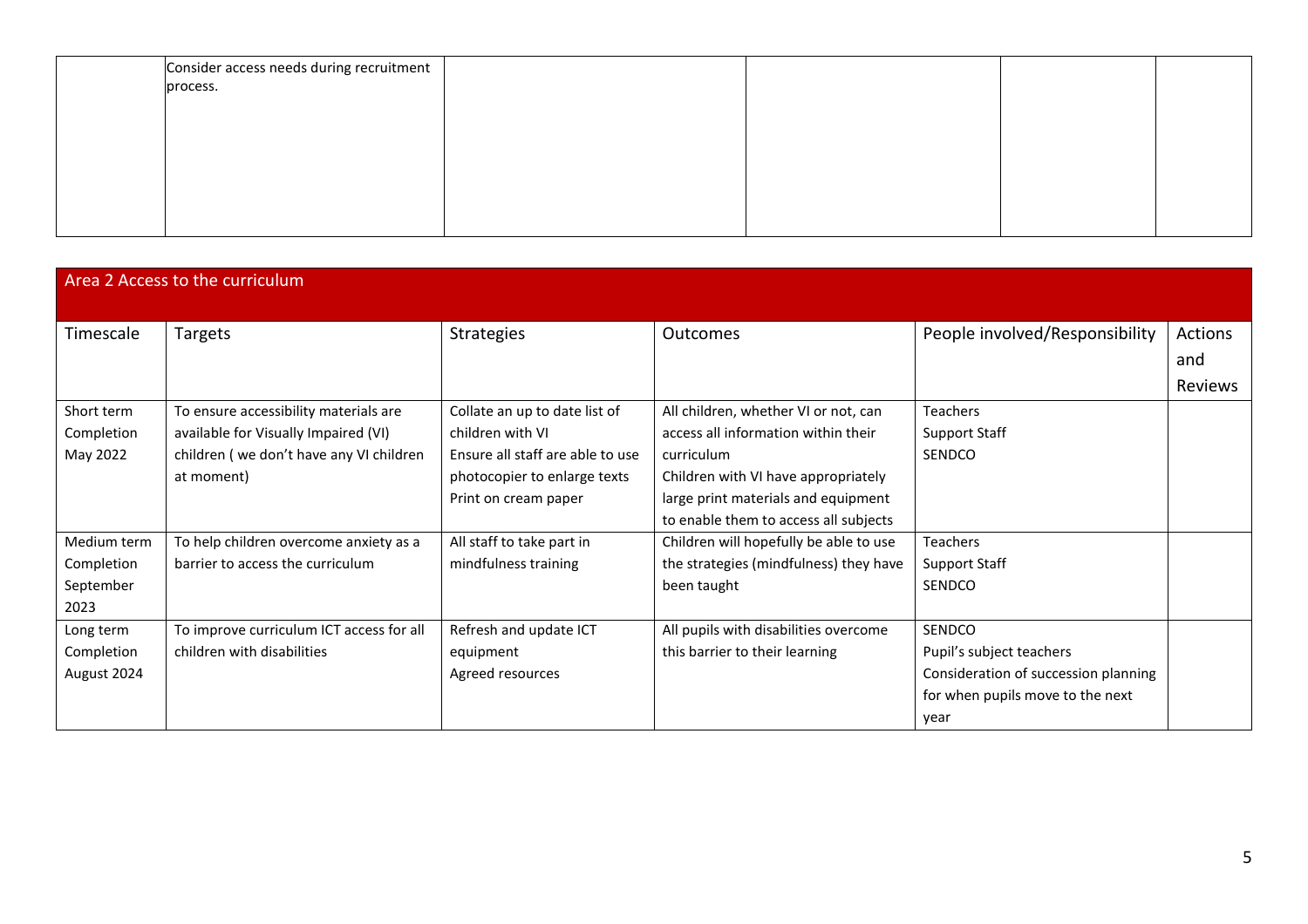| Area 3 Access to Information.           |                                    |                                                                                                                                           |                                                                                                                                       |                               |                                                                                                                             |                                                                                                                                            |                                      |
|-----------------------------------------|------------------------------------|-------------------------------------------------------------------------------------------------------------------------------------------|---------------------------------------------------------------------------------------------------------------------------------------|-------------------------------|-----------------------------------------------------------------------------------------------------------------------------|--------------------------------------------------------------------------------------------------------------------------------------------|--------------------------------------|
| Timescale                               | Targets                            |                                                                                                                                           | Strategies                                                                                                                            |                               | <b>Outcomes</b>                                                                                                             | People involved<br>/Responsibility                                                                                                         | <b>Actions</b> and<br><b>Reviews</b> |
| Short term                              | 2010 Equality Act.                 | To ensure website is fully compliant with                                                                                                 | Gain feedback about<br>the website from<br>external agencies.                                                                         |                               | Website is seen as an<br>example to others.                                                                                 | <b>SENDCO</b><br>Website designer                                                                                                          |                                      |
| Completion $-$<br>December 2022         | Photo explanations of text.        | Appropriate use of colour, video and audio.                                                                                               | designer to make<br>necessary changes.                                                                                                |                               | Work with the website Website is fully accessible<br>and compliant.                                                         | SEND specialist team                                                                                                                       |                                      |
| Medium term<br>Completion -<br>May 2023 | school with particular regard to a | To improve the non-fixed signage around the<br>visual/pictorial format for the benefit of<br>those with communication and VI difficulties | Review all current<br>non-fixed signage and<br>evaluate its<br>accessibility.<br>Renew signage which<br>is not easily<br>interpreted. |                               | Any person who enters the<br>school with communication<br>difficulties or EAL will find<br>information easier to<br>access. | <b>SENDCO Site staff</b><br>Head teacher                                                                                                   |                                      |
| Long term<br>Completion - August 2024   |                                    | To undertake a full review of all<br>methods of communication to parents,<br>pupils and other agencies and ensure all                     |                                                                                                                                       | Monitor current<br>community. | provision and gather<br>views from the wider                                                                                | Improvements in the quality,<br>consistency and accessibility of all<br>forms of communication with<br>pupils, parents and other agencies. |                                      |